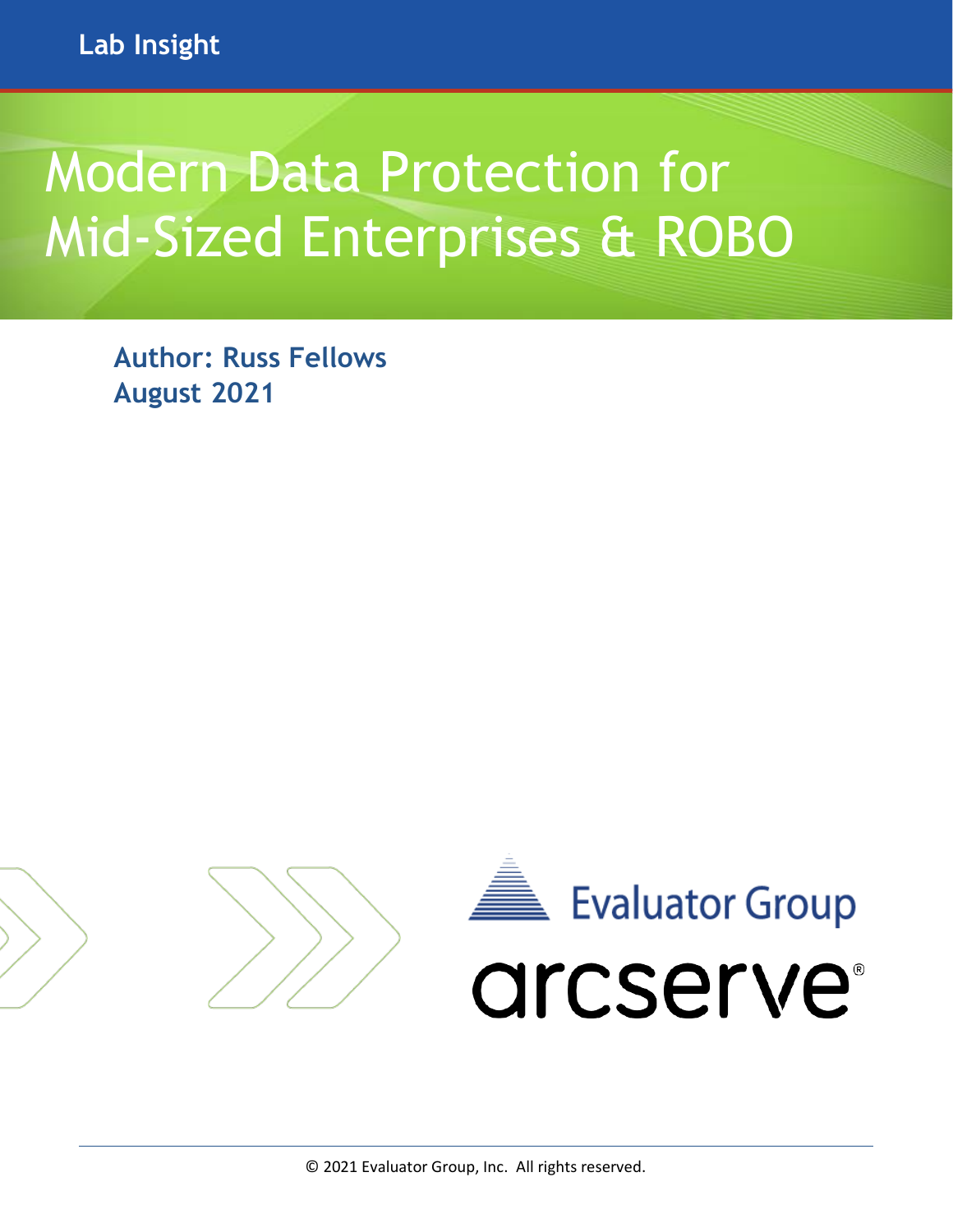# **Executive Summary**

Enterprises of all sizes consider data protection to be one of their top challenges, perennially ranking it as an area for investment and improvement. As information becomes a primary corporate resource, protecting these digital assets becomes increasingly important. Regardless of a company's size, factors such as scalability, ease of use, and cost-effectiveness are key considerations for data protection tools.

Additionally, it is now critical that data protection tools support using multiple targets, including the Cloud, to ensure offsite copies are maintained for regulatory compliance, disaster recovery, and as part of an overall strategy to mitigate hacks and ransomware. While large corporations have tools that often provide these options, these products have often been complex, costly, or not suited for smaller enterprises.

Evaluator Group was engaged to test and analyze Arcserve OneXafe Solo and a leading competitor from the standpoint of their ability to meet mid-sized enterprise data protection requirements. Our testing found that while both products meet the basic requirements of data protection and recovery, Arcserve's OneXafe Solo provided more features and capabilities than its top competitor.

Summary of Arcserve OneXafe Solo benefits vs. a Competitor:

- Significantly more scalable (OneXafe Solo has no specific capacity or system limits)
- $\mathbf{E}^{(1)}$ Multiple backup target locations, including multiple copies (Competitor: only two targets)
- Agentless for VMs, no deployment required (Competitor: Requires agent per each system)
- $\mathbf{u} = \mathbf{0}$ Able to protect far more systems (OneXafe Solo: no limits, Competitor: limit of 4 systems)
- $\blacksquare$ Instant VM recovery is significantly faster: (Solo: Seconds, Competitor: up to 1 hour)

# **Data Protection Requirements**

Evaluator Group works with organizations of various sizes across multiple countries and industries to assist with their IT strategy. Additionally, Evaluator Group performs research into new technologies and areas of focus for CIOs and IT professionals. A topic that consistently ranks near the top of firms' interests is improving their data protection methods and tools.

A recent Evaluator Group study on the effects of COVID-19 found that security, data protection, and disaster recovery initiatives have received increased funding due to the pandemic. Additionally, most respondents indicated that many of the changes being made are permanent, with COVID-19 accelerating digital transformation initiatives and heightening the need to preserve and protect corporate digital assets.

In another Evaluator Group research study of data protection trends across more than 120 organizations, more than 50% of respondents indicated being likely to change their data protection tools to lower their costs or improve ease of use. A majority also reported they are currently using cloud technologies for some portion of their data protection while indicating a desire to further increase their use of the Cloud.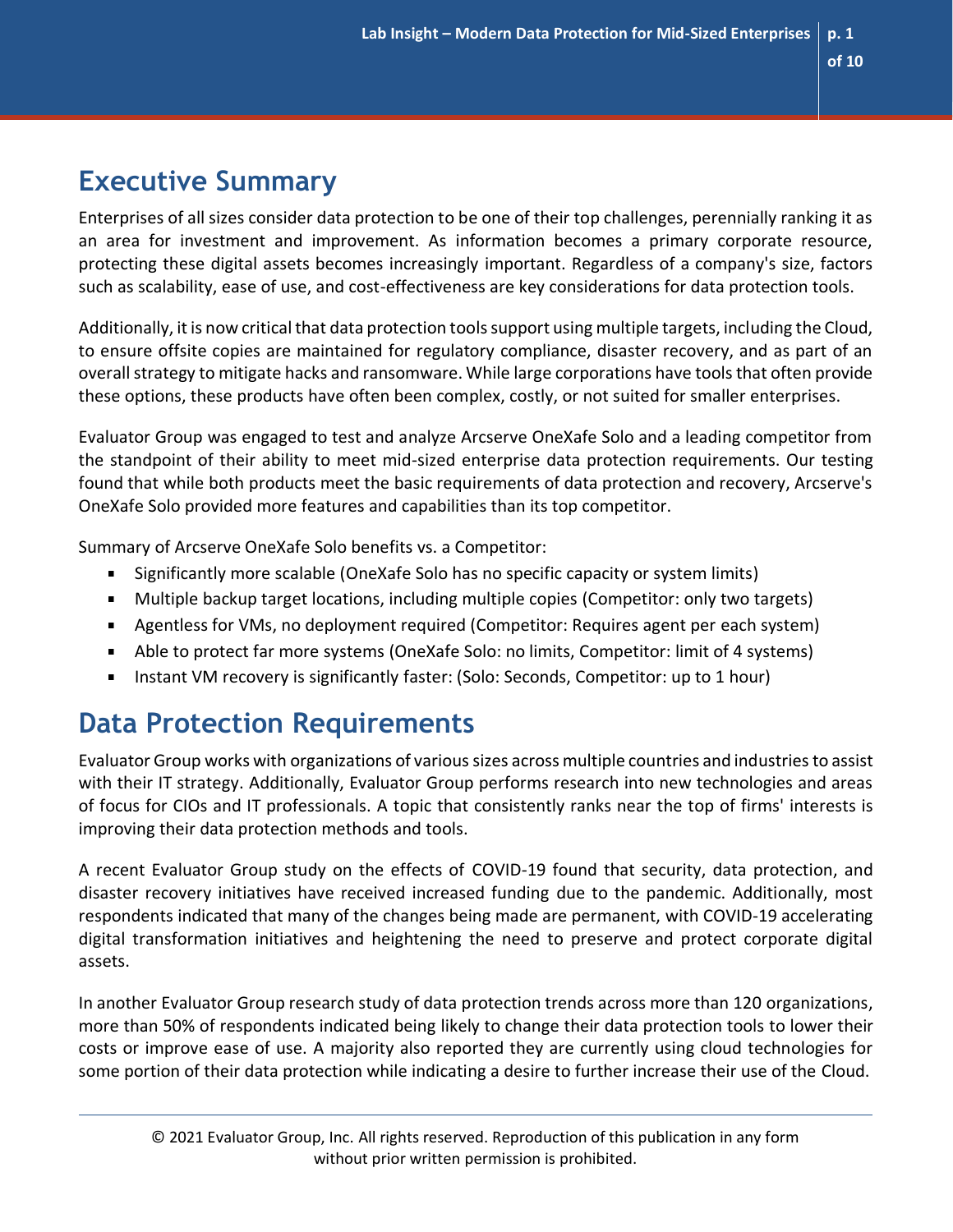This study also indicates the top data protection challenges are the ability to address data growth and to meet desired recovery point and recovery time objectives (RPO/RTO) while lowering solution costs. Nearly all participants indicated that data protection would become increasingly important in the future.

Data protection is a key part of enterprises' digital transformation strategy to affect IT modernization while increasing flexibility and adapting to a changing economy and workforce. There can be significant differences in requirements for small to mid-sized enterprises, with some needing to protect only a few dozen applications with data under protection measured in Terabytes. In contrast, others may have hundreds of systems with data under protection measured in Petabytes. Additionally, many applications have unique service levels requirements.

One common factor is the need to meet protection RTO objectives with a solution that is scalable, easy to use, and cost-effective. Typically, mid-sized companies have multiple locations with data that requires protection; however, managing disparate equipment with limited IT staff is an ongoing challenge for many organizations.

Typical requirements for mid-sized enterprise data protection:

- $\mathbf{u} = \mathbf{0}$ Ease of use and manageability
	- o Easy to deploy and use for IT staff
	- o Remote management access for ROBO environments
- Ability to meet a variety of RPO and RTO needs
- Flexible replication options, including on-site and Cloud
- $\mathbf{m}$ Scalable support for growing applications and data needs
- Ability to provide file recovery and near-instant application recovery

# **OneXafe Solo Overview**

Arcserve offers a portfolio of data protection offerings, including OneXafe Solo, which may be used by small to mid-sized enterprises as their primary protection tool, or used for branch and remote offices as part of a corporate-wide data protection strategy. Arcserve also offers ShadowXafe for larger enterprises using the same core technologies and user interface.

OneXafe Solo's features include:

- $\mathbf{u}$  . Agentless VM technology minimizes administration overhead
- $\mathbf{m}$  ,  $\mathbf{m}$ Support for physical and VM protection using traditional OS agents
- Instant restoration of VM's and files from any location to existing infrastructure
- $\mathbf{m}_{\mathrm{max}}$ Appliance-based protection for rapid deployment with remote management
- Scalable solution with no limitations on capacity or number of systems protected  $\mathbf{m} = 0$
- **Support for local and direct to cloud backup targets**
- Able to replicate backups to multiple locations( iSCSI, NAS, USB) and Cloud (AWS, Azure, Wasabi)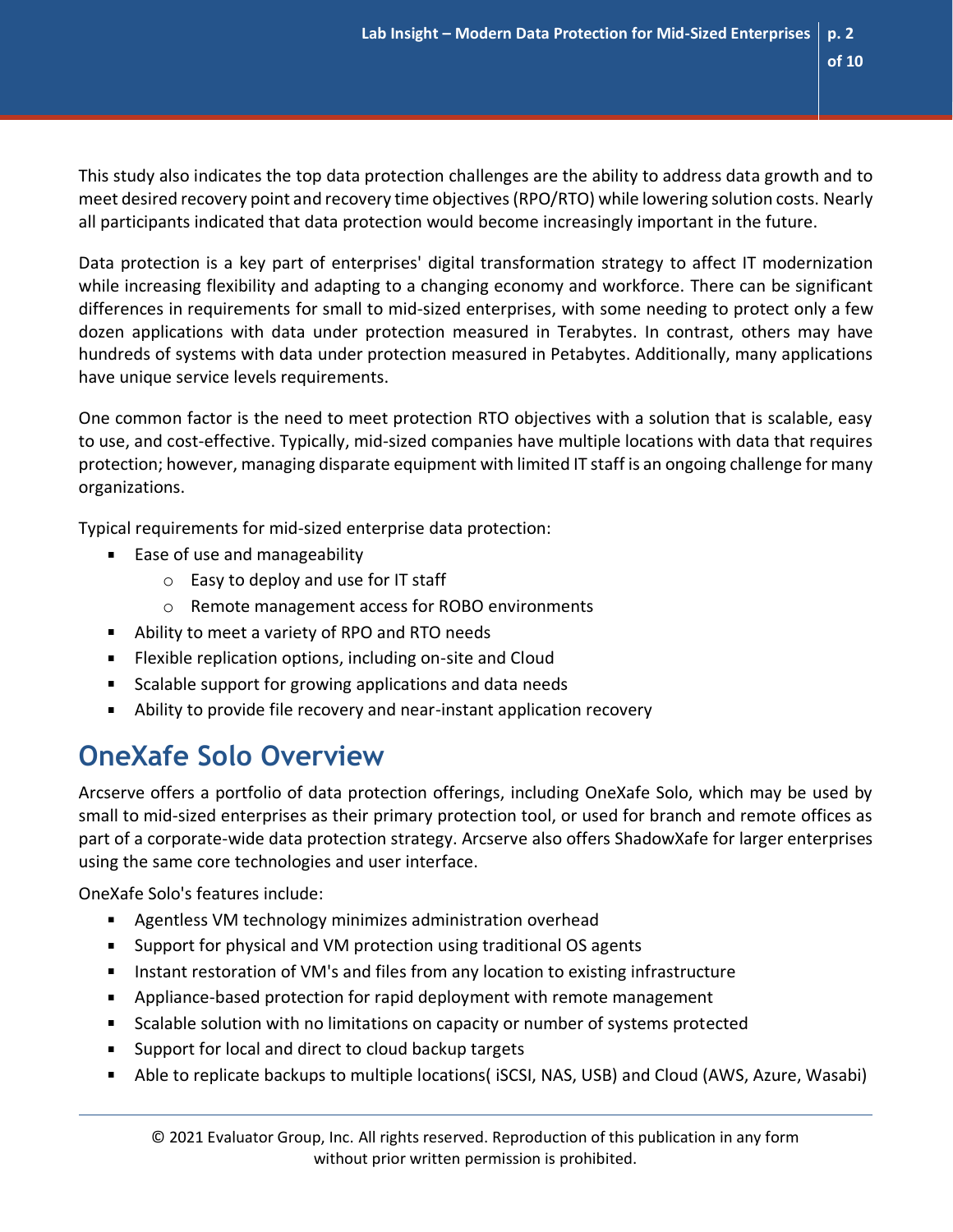### A comparison of Arcserve OneXafe Solo vs. the tested Competitor:

| <b>Requirement</b>                             | <b>Competitor "X"</b>                                                                                      | <b>OneXafe Solo</b>                                                                                                        | <b>OneXafe Solo Benefit</b>                                                                                                         |
|------------------------------------------------|------------------------------------------------------------------------------------------------------------|----------------------------------------------------------------------------------------------------------------------------|-------------------------------------------------------------------------------------------------------------------------------------|
| <b>Simplified Management</b>                   | <b>Simplified Appliance</b><br>Remote access UI,<br>agent installation<br>required per protected<br>client | <b>Simplified Appliance</b><br>Remote access UI,<br>agentless for fast<br>deployment of multiple<br>clients                | Both offer a simple<br>appliance that may be<br>deployed in datacenters<br>and ROBO locations to<br>protect systems                 |
| <b>Limited Application</b><br><b>Impact</b>    | <b>Agent Only</b><br>Agents impact<br>application, minimize<br>data transfer                               | <b>Agent and Agentless</b><br>Agentless for no<br>application impact, or<br>agent backups                                  | Choice of agentless for<br>ease of deployment and<br>mgmt., or agents for<br>reduced data transfer                                  |
| <b>Scalable</b>                                | <b>Limited Scale</b><br>Limit of 4 systems and<br>2 TB local capacity per<br>appliance                     | <b>Unlimited Scale</b><br>Unlimited # of systems,<br>unlimited capacity                                                    | Significantly more scale<br>and with no limitations<br>on number of systems<br>protected or capacity                                |
| <b>On-site and Cloud</b><br><b>Replication</b> | <b>Cloud Only</b><br>Single replication to<br>proprietary cloud is<br>only DR option                       | <b>Multiple Options</b><br>Replication of backup<br>to multiple on-prem<br>and Cloud locations                             | More DR options allow<br>multiple copies locally<br>and cloud copies                                                                |
| Instant recovery of<br><b>Applications</b>     | <b>Cloud Only</b><br>Instant VM recovery in<br>proprietary Cloud only                                      | On-prem & Cloud<br>Instant VM recovery<br>both on-premises and<br>in the cloud                                             | More instant recovery<br>options, on-premises<br>instant recovery is<br>critical for low RTO                                        |
| <b>Security</b>                                | <b>Minimal</b><br>No visible data at rest<br>encryption settings,<br>MFA for cloud portal<br>only          | <b>Multiple Items</b><br>Data at rest encrypt for<br>on-premises and cloud<br>with separate key, also<br>MFA for UI access | Separate data at rest<br>encryption for each<br>device and required<br>multi-factor<br>authentication for<br>access to appliance UI |

**TABLE 1: COMPARISON OF DATA PROTECTION REQUIREMENTS (SOURCE: EVALUATOR GROUP)**

# **Evaluation of OneXafe Solo vs. Competitor**

Evaluator Group tested OneXafe Solo vs. a leading competitor in our Boulder, Colorado labs, using Evaluator Group personnel and equipment except for the OneXafe Solo and competitor backup appliance products. The testing included initial deployment, setup of backup policies and storage locations, testing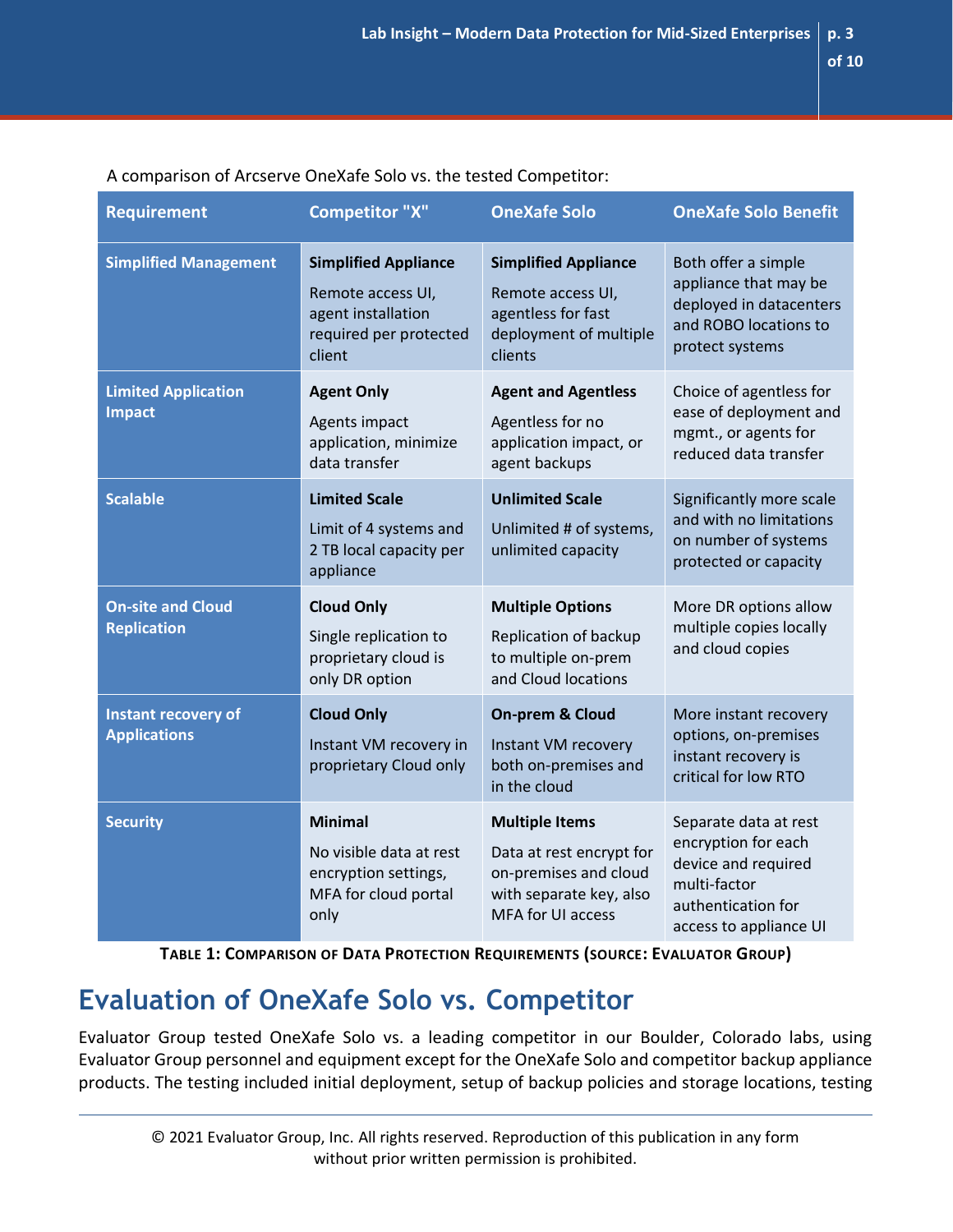backing up systems, and recovering files and entire systems. Details of the testing and the results are provided herein, with additional details in the Appendix.

arcserve **Backup** Appliances App VMs Infra VMs App VMs Infra VMs  $VM1$ VM<sub>2</sub>  $VM3$  $VM4$ **CIFS** CIFS 48 TB Serve  $VM5$ VM<sub>6</sub> VM7  $VM8$ Host 1 Host 2 **Application Data - 2 TB SSD** Application Hardware

A depiction of the test environment is shown below.

SUT Cluster: 2x Intel CPU, 384 GB; 2x 25 Gb Enet; VMware 6.7U3

**FIGURE 1: TEST ENVIRONMENT (SOURCE: EVALUATOR GROUP)**

## **Test Overview**

Testing was designed to include typical use cases and scenarios, including initial deployment, along with a focus on data protection and, in particular, data recovery. Measurements were objective where possible, measuring the number of steps and time required. Subjective assessments included ease of use and other aesthetics. Testing both products entailed a one-time setup, and typical day-one system administration tasks required to protect systems including adding storage targets, identifying systems to protect, and establishing protection policies. Afterward, data protection occurred automatically using the established protection policies.

The majority of testing focused on data protection and recovery operations, along with the available options. The previously identified criteria were used for evaluation, specifically: Ease of use, scalability, amount of administration required, the performance of data protection, and data recovery with a particular focus on the ease and speed of data recovery. For more details on the test environment and testing method, please refer to the Appendix.

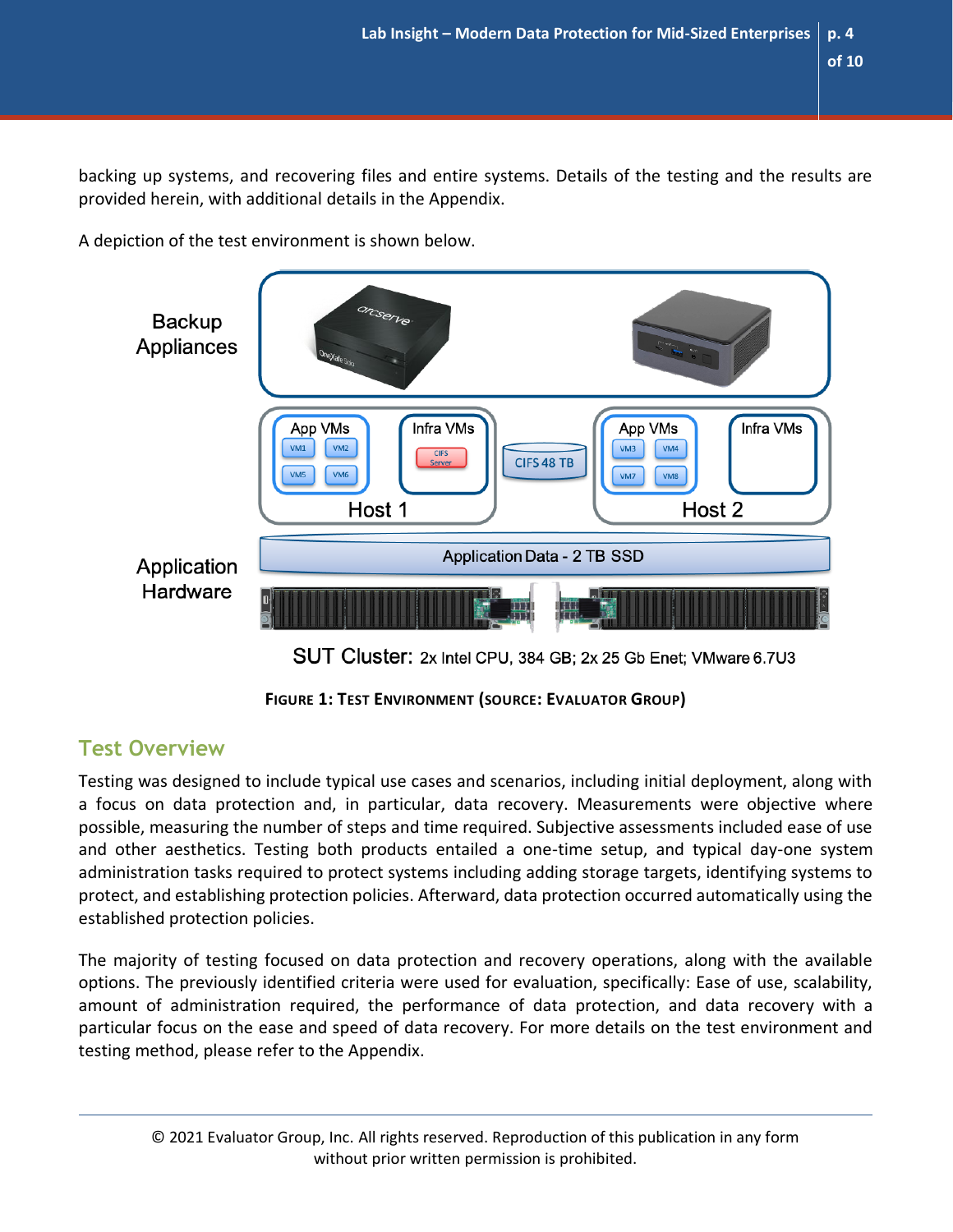### **Initial Setup Results**

OneXafe Solo and the Competitor's product were both designed for remote, low-touch environments. Both are small form factor appliances that require only a DHCP network connection and power. After connecting each appliance, they required registration via a web portal interface and established account credentials and other licensing information.

OneXafe Solo utilizes agentless technology for VM backups while also supporting physical systems using agents. The Competitor requires agents for all data protection, which requires agent installation on each network to be protected. This increased the setup time and complexity for the Competitor's product. For optimal restoration, OneXafe Solo requires a one-time installation of a hypervisor driver onto either a VMware cluster or Hyper-V host to perform instant recovery.

#### *Setup Summary*

- Both systems were set up with a minimal IT staff on-site (only power and network connection)
	- Some additional steps (and remote desktop access) were required to install the required agent for the Competitor
	- OneXafe Solo required additional VMware agent installation required for instant recovery
- Total setup time for OneXafe Solo is constant, regardless of the number of VMs (using agentless)
- Total setup time for competitor increases with each additional system or VM protected

#### **Data Protection Testing**

As previously identified, the data protection needs for small and mid-sized enterprises differ from larger environments. The most significant difference is around the increased demand for simplicity and a decreased need for high-performance backups. Companies with fewer data to protect, longer windows, or both can tolerate slower backup performance.

#### *Data Protection Summary*

- Arcserve OneXafe Solo:
	- Good performance, data limited by 1 Gb/s network bandwidth (appx. 100 MB/s)
	- The effective backup performance was 100 MB/s (data reduction on target OneXafe Solo)
	- Offloaded backup operations to ESXi host, no VM or application impact
	- Policies executed as expected, providing warnings when exceptions occurred
	- Multiple policies may be in place, including the ability to replicate data to additional media/locations, including the Cloud
- Competitor:
	- Good performance, data rate limited to 1 Gb/s network bandwidth (appx. 100 MB/s)
	- Effective backup performance appx. 250 MB/s (data redux occurs at source)
	- Agent backup operations required one vCPU, network, and memory impact
	- Policies executed as expected, providing warnings when exceptions occurred
	- Multiple policies may be in place for a time, no replication or location options available

© 2021 Evaluator Group, Inc. All rights reserved. Reproduction of this publication in any form without prior written permission is prohibited.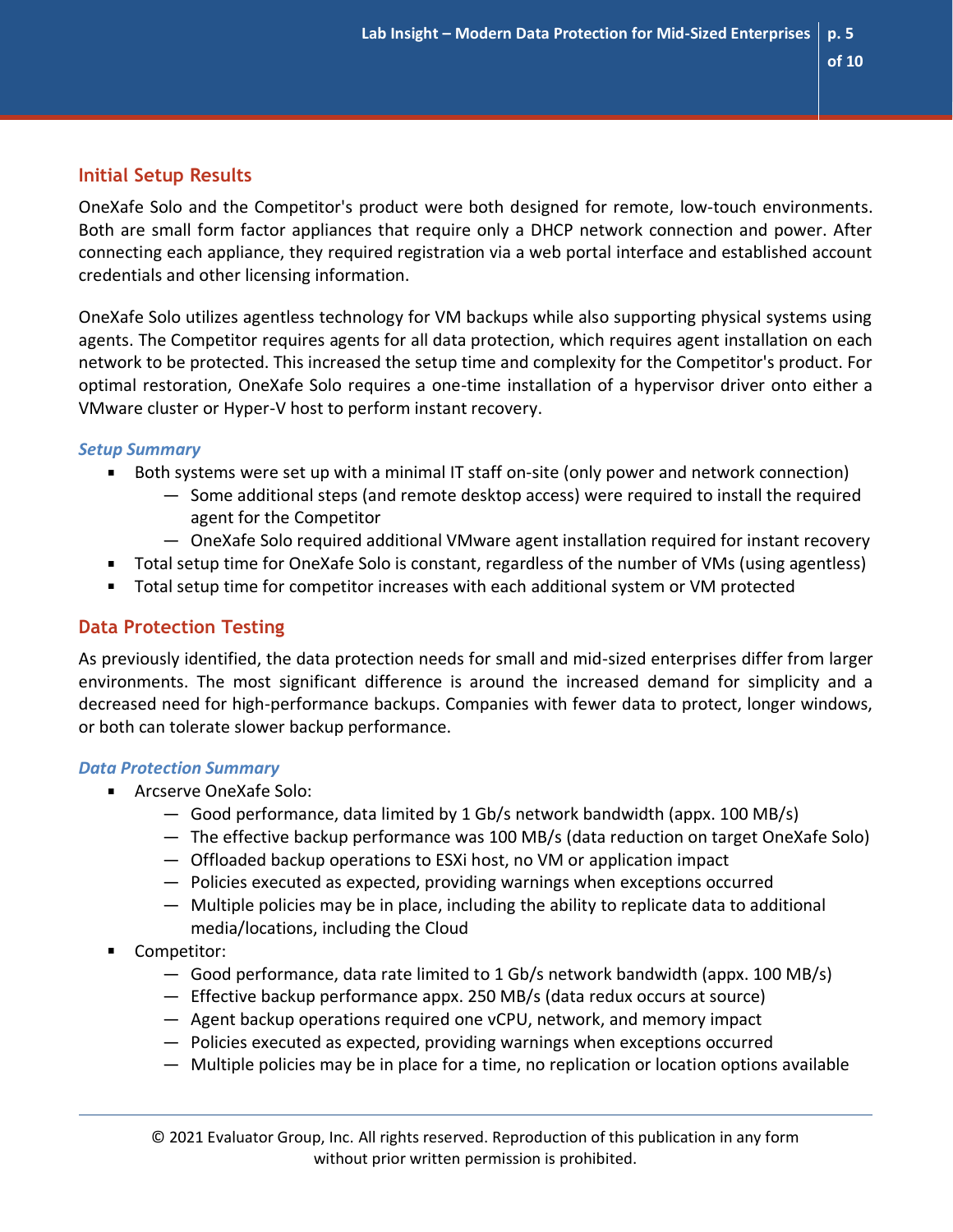OneXafe Solo and the Competitor's interfaces and policies were both easy to use. They each had different strengths and weaknesses. The Competitor's agent-based approach resulted in less data being transmitted, thereby reducing the performance limitation of a 1 Gb/s network. However, the use of agents also reduced the available CPU and memory available to the application while backups occur.

Two of the biggest differentiators for OneXafe Solo are the ability to create policies that create multiple copies of data locally, along with a cloud replication option. Thus, it is possible to have multiple local copies of data on premise in addition to cloud copies to enable on site tiering of protected copies or simply having multiple copies for greater reliability. Additionally, OneXafe Solo's ability to perform an instant recovery of a VM enables a very low RTO, by reducing the time to recover to a number of seconds. In contrast the competitor was unable to restore the entire system locally, greatly complicating the process and lengthening the RTO.

For many smaller enterprises, or for ROBO locations, backup speed is only important to ensure backup windows are met. Additional considerations include limiting application impact and the ability to create off-site copies quickly. One of the most significant benefits for OneXafe Solo compared to its competitor was the ability to utilize many more backup target locations and to create multiple replicated copies. These capabilities were not possible with the competitors product, but worked easily with OneXafe Solo.

#### **Restoration Testing**

Backing up data is often the focus of testing data protection products because most of an administrator's time and interactions are spent on these aspects. However, data restoration is the critical test of any data protection solution. The speed, ease of use, and the number of restoration options available are often critical in determining whether a momentary loss of data becomes a minor disruption or a major system outage.

We tested both products to see how quickly data could be recovered, including when an entire system or application needs to be restored or scenarios where only a few files or folders need to be restored. Additionally, both products support creating a VM from a backup image in their respective private cloud environment.

*Note: Private clouds have no inherent connectivity to corporate or public cloud environments.*

#### *Data Recovery Summary*

- **Arcserve OneXafe Solo:** 
	- Full System recovery to existing infrastructure
		- Nearly instant recovery of a VM (in as few as 10 seconds)
			- Recovery time dependent upon recovery location and media
	- Full System recovery to Arcserve Private Cloud
		- Recovery and boot of VM in private cloud location
			- Requires separate web portal for cloud recovery in under 5 minutes

© 2021 Evaluator Group, Inc. All rights reserved. Reproduction of this publication in any form without prior written permission is prohibited.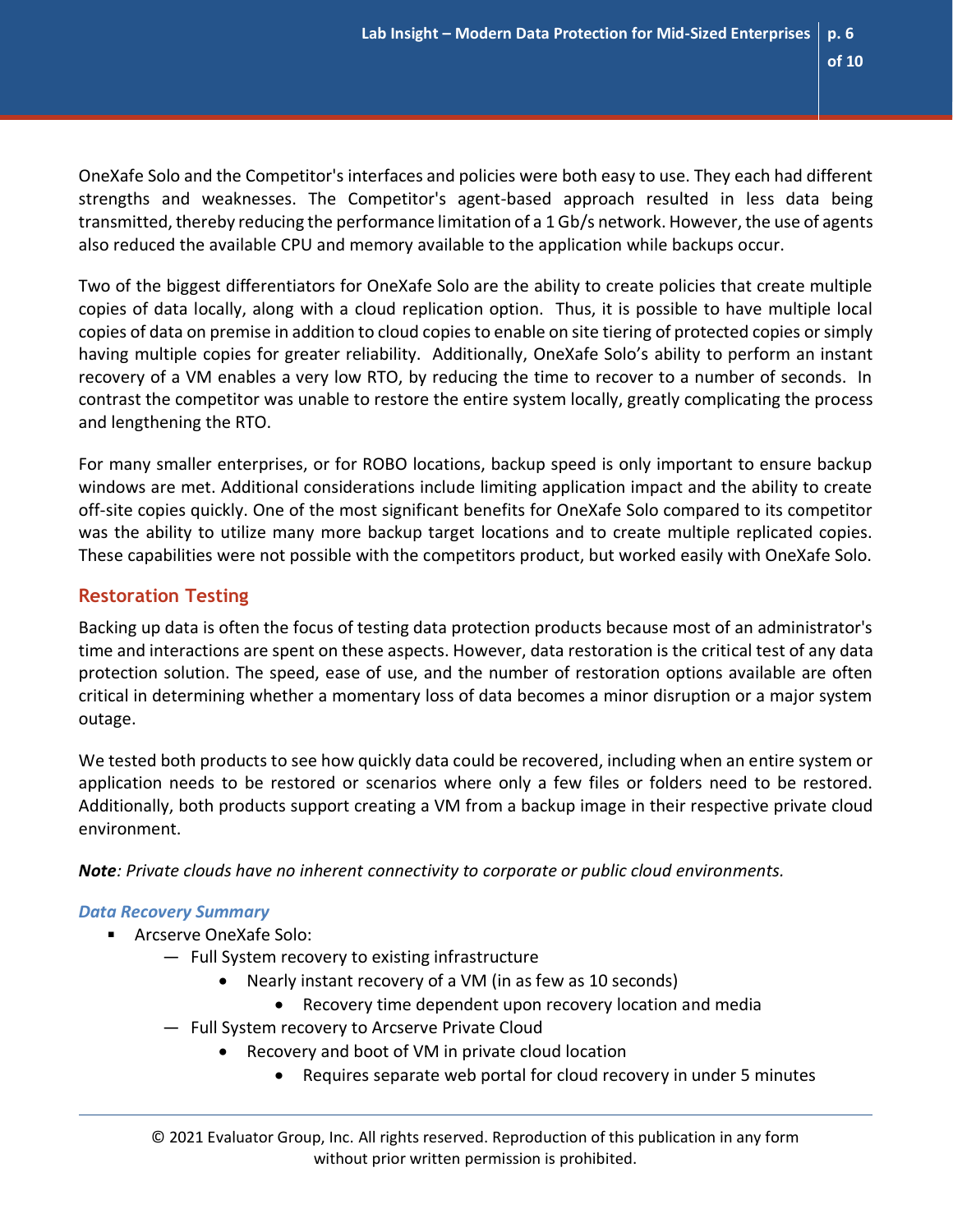- **of 10**
- Note: File recovery may be performed by copying files from VM after boot — File Recovery methods
	- Utilize instant recovery, then browse and copy files to desired location
	- Optionally, use instant recovery, then mount virtual disk to existing VM
- Competitor:
	- Full system recovery to existing infrastructure
		- Full recovery on premises was not possible for a VM, only for physical systems
	- Full System recovery to Private Cloud
		- Recover VM in a vendor, private cloud location
			- Utilizes same UI to perform cloud recovery in under 1 minute
		- Note: File recovery may be performed by copying files from VM after boot

— File Recovery

- UI provides ability to browse and then copy files or folders locally
	- Sources include local and cloud
	- Fast copy from any location (limited by Internet for Cloud copy)

OneXafe Solo and its Competitor's recovery options appeared similar on a datasheet. However, in practice, they were significantly different. OneXafe Solo was designed to provide rapid, nearly instant recovery of a VM or system locally, from data copies residing on-premises or in the Cloud. Although file and folder recovery is an option, the most efficient method is to perform a system restore and then copy the files to the desired location. In contrast the competitors design seems optimized around providing file and folder recovery, with full system restoration cumbersome or limited.

Arcserve's approach to recovery proved to be more flexible, in that providing nearly instant VM recovery provides superior RTO compared to the competitor for full recovery. Although recovering a file or folder using Arcserve's methodology may prove somewhat slower, the amount of time (RTO) for file recovery is often less critical than recovering an entire system.

*Note*: For both OneXafe Solo and Competitors products, recovering a VM to the cloud also enables copying files or other system files from the cloud VM. Additionally, application functionality running in a cloud VM may require additional network, DNS and other aspects required for full functionality. These caveats apply to any product that enables moving or recovering a VM into a new, cloud environment.

In summary, when restoring an entire system, minimizing the amount of time (RTO) required to accomplish the task is the primary goal, along with simplicity. When restoring file or folders, RTO is often less critical and having several recovery options provides flexibility. OneXafe Solo excelled at minimizing the RTO for full system recovery while providing several options for file recovery.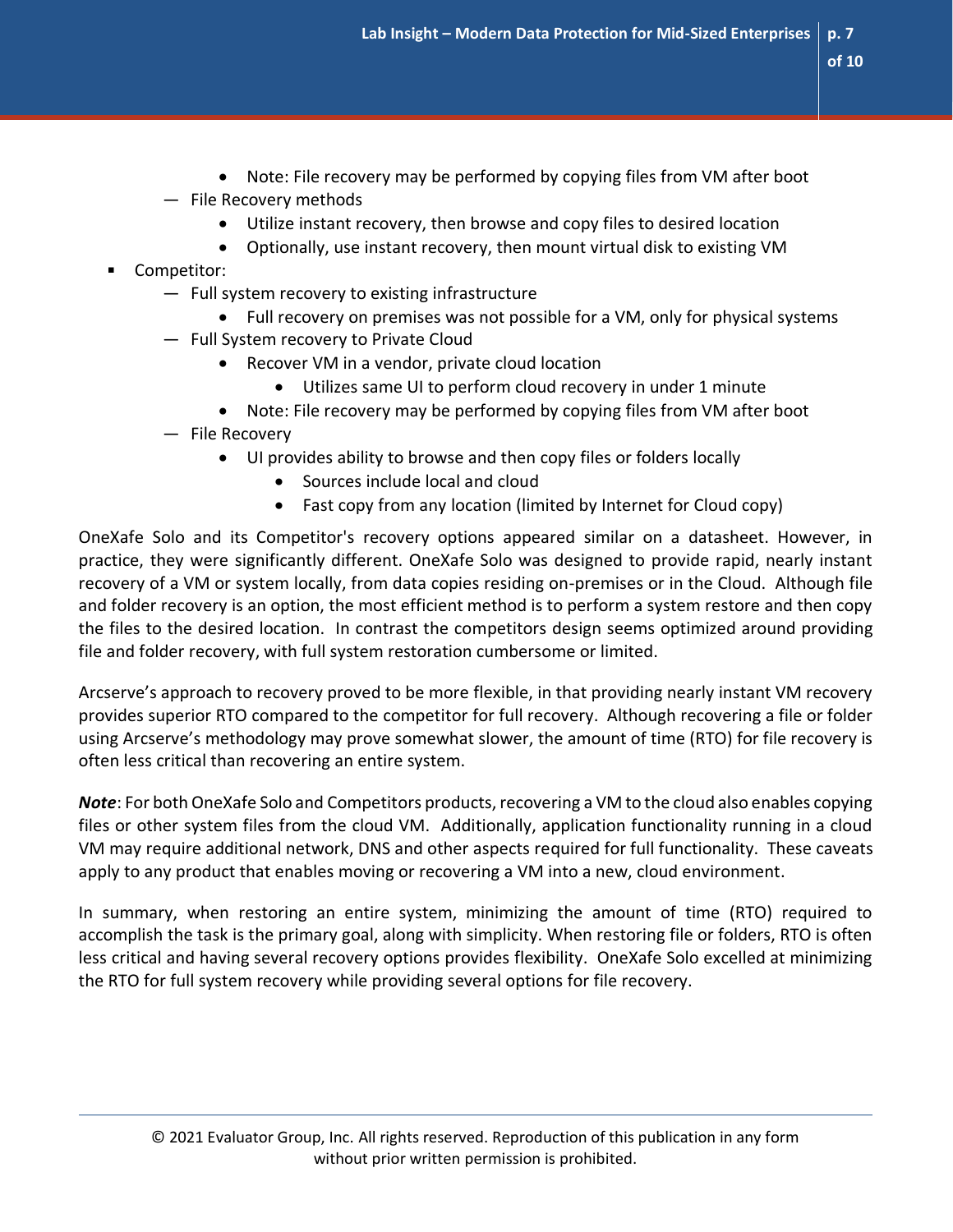# **Final Thoughts**

Data protection is critical for all companies, regardless of their size or the amount of data they need to protect. Ensuring corporate data is safeguarded from accidents, disasters, malware, and ransomware attacks is a key part of every companies' IT strategy. Choosing the right set of tools is an essential part of this overall protection strategy.

As our research indicated, cost and complexity are often two of the primary factors that motivate a company to search for alternative products, along with other considerations such as features and performance. In some ways, complexity and performance are related to cost in that complexity increases operational costs while simplicity can lower costs. Cost is also related to performance, as dictates the number of systems required to meet service objectives, each of which require capital resources along with some incremental management.

In comparing Arcserve OneXafe Solo to a typical competitor, we evaluated these products for their intended deployments, namely, small to mid-sized enterprises. For most criteria, we found that the OneXafe Solo outperformed its competitor by providing significantly more capacity scalability, more backup target, and replication options while having fewer limitations in general.

While backing up data is essential, restorations are often critical, particularly the simplicity, reliability, and speed of these operations. Our testing found that restoring a full VM was nearly instantaneous with OneXafe Solo, while the same procedure was never successfully completed using the competitor's product. The design and optimization of recovery differed for Arcserve Solo compared to their competitor. OneXafe Solo was optimized for fast recovery of a full VM, which also enables browsing of files in order to copy and restore files or folder if desired. In contrast, the competitor appeared to optimize file restoration, but critically was unable to provide full system recovery locally for VMs.

Overall, we found that the Arcserve OneXafe Solo appliance provided a reliable data protection tool designed with scalability and ease of management for small and growing environments. By offering additional backup products using the same user interface, adding larger or additional appliances to address larger environments is a non-disruptive operation.

Companies looking to improve their existing data protection methods or enhance their toolset with additional products should consider Arcserve's portfolio. Its appliance-based deployments, agentless technology, and variety of protection targets enable IT administrators to implement multiple data protection and retention options to meet various RTO, and RPO needs cost-effectively.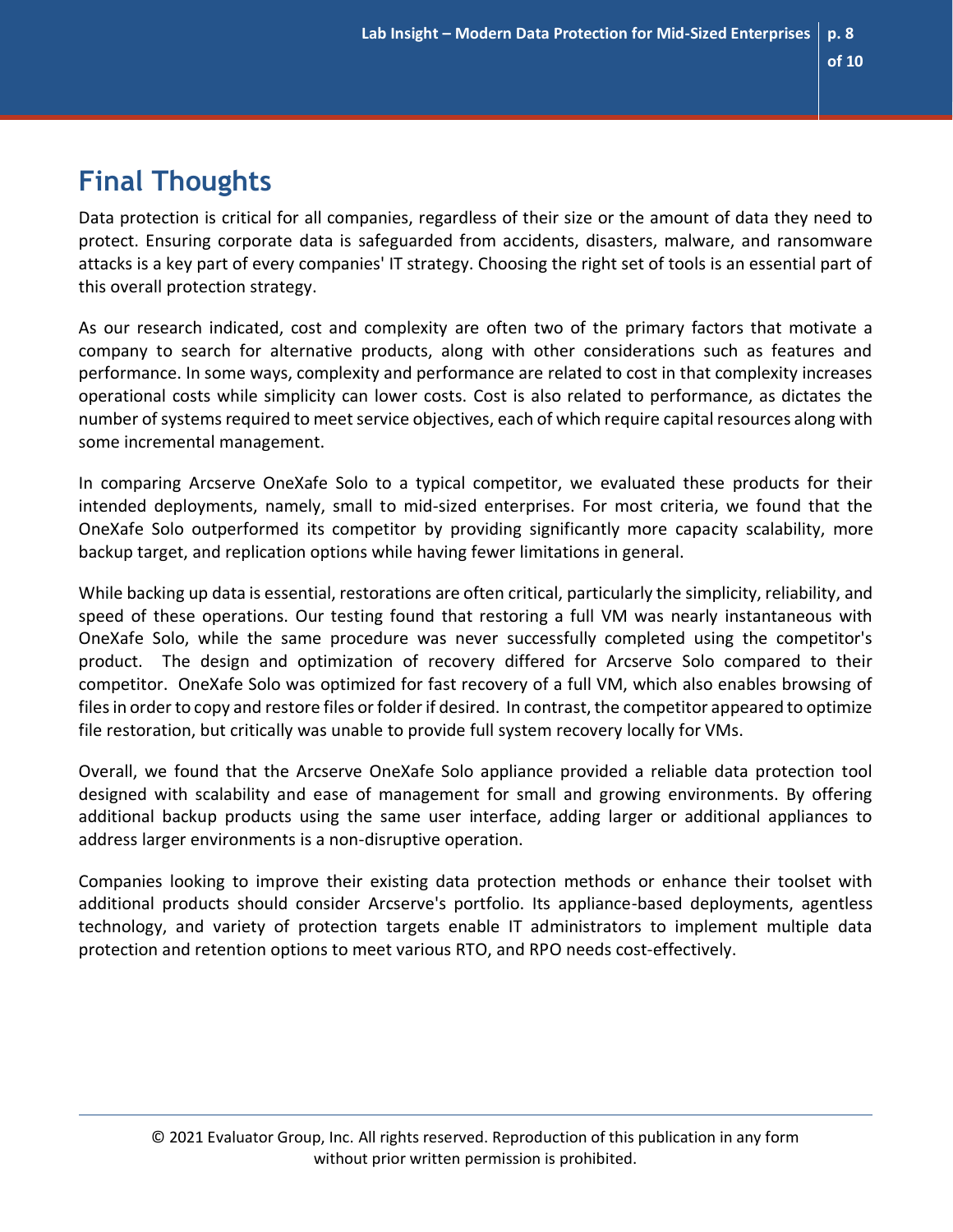# **Appendix**

# **Test Environment Details**

The test environment utilized the following hardware, infrastructure, software, and application data.

#### **Hardware and Infrastructure**

- Two, Intel E5-2699v4 servers with 256 GB DRAM and 2 x 25 Gb Ethernet
- VMware vSphere 6.7U3 (ESXi on each node with vCenter server)
- 4 x 1.6 TB Intel NVMe media used as a local datastores for VMs
- Multiple VMs, each utilizing approximately 300 GB of capacity (from local datastores)
- External SAN storage (attached via FC to a Windows VM) for SMB backup target option
- Local storage (connected to OneXafe Solo appliance) for local backup target option
- Cloud storage (proprietary connection to each appliance)

#### **Application / VM Environment**

- Each virtual machine ran Windows Server 2019 with 4 CPUs and 32 GB of RAM
- Each VM had a boot "C:" drive of 40 GB and a data drive "F:" sized at 250 GB
- File Data on 250 GB "F:" drive
	- o Directories: 3,905; files: 46,860; bytes: 243.114 GB
	- $\circ$  Lognormal file sizes:  $4K 256 MB$
	- o Data was 2:1 de-duplicatable and 2:1 compressible
- Between "incremental" backups, 10% of data on "F:" drive was modified (appx. 24 GB)

### **Test Overview**

- **Deployment (measure time, steps, and ease of use):** 
	- Setup of appliances, portal registration, and initial configuration
	- Setup and deployment of agents and plugins (where required)
- **Continued operations (measure ease of use)** 
	- Setup and monitoring of VM's being protected
	- Use of 'self-service' portal, as used by a shared tenant of an MSP
- Data Protection: Backup all application instances, full and incremental
	- Measure load on VMs, (CPU, Disk, Network) while backup occurs
	- Measure time to complete full and incremental
	- Measure agentless based performance using VirtualBoot using vSphere 6.7 and similar capability with Veeam, and the performance hit on the environment.